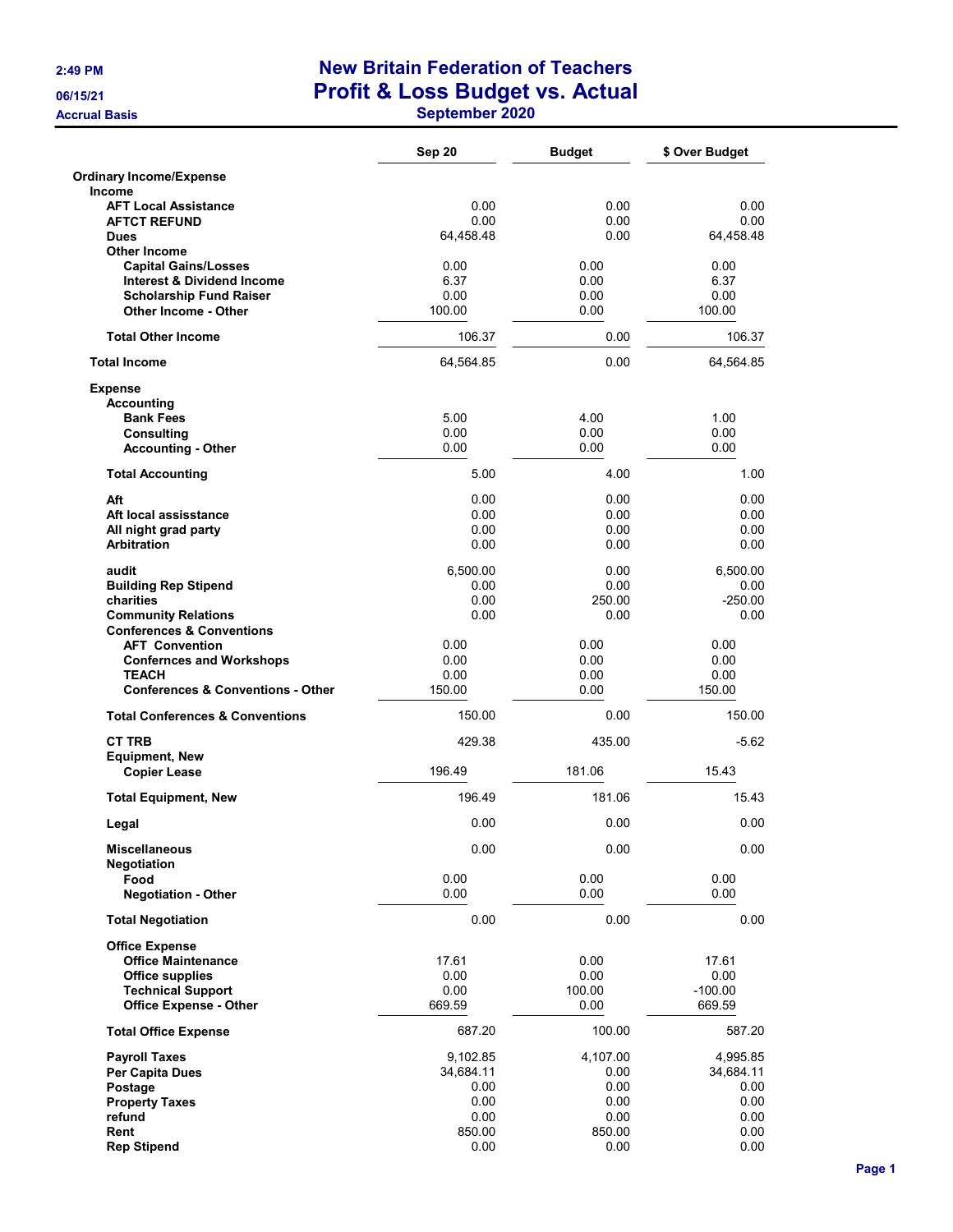## 2:49 PM New Britain Federation of Teachers 06/15/21 **Profit & Loss Budget vs. Actual** Accrual Basis **September 2020**

|                                      | Sep 20      | <b>Budget</b> | \$ Over Budget |
|--------------------------------------|-------------|---------------|----------------|
| <b>Salaries &amp; Benefits</b>       |             |               |                |
| <b>Clerical Consulting</b>           | 486.00      | 642.00        | $-156.00$      |
| <b>Committee Chairpersons</b>        | 637.50      | 3,587.50      | $-2,950.00$    |
| <b>Officers' Stipends</b>            | 18,750.00   | 0.00          | 18,750.00      |
| <b>Total Salaries &amp; Benefits</b> | 19,873.50   | 4,229.50      | 15,644.00      |
| Scholarship                          | 0.00        | 0.00          | 0.00           |
| <b>Social Functions</b>              |             |               |                |
| Meetings, (Food)                     | 0.00        | 0.00          | 0.00           |
| <b>Retirement gifts</b>              | 65.00       |               |                |
| <b>Social Functions - Other</b>      | 0.00        | 0.00          | 0.00           |
| <b>Total Social Functions</b>        | 65.00       | 0.00          | 65.00          |
| <b>Utilities</b>                     | 257.70      | 220.02        | 37.68          |
| Welfare                              | 197.21      | 0.00          | 197.21         |
| <b>Total Expense</b>                 | 72,998.44   | 10,376.58     | 62,621.86      |
| <b>Net Ordinary Income</b>           | $-8,433.59$ | -10,376.58    | 1,942.99       |
| Net Income                           | $-8,433.59$ | $-10,376.58$  | 1,942.99       |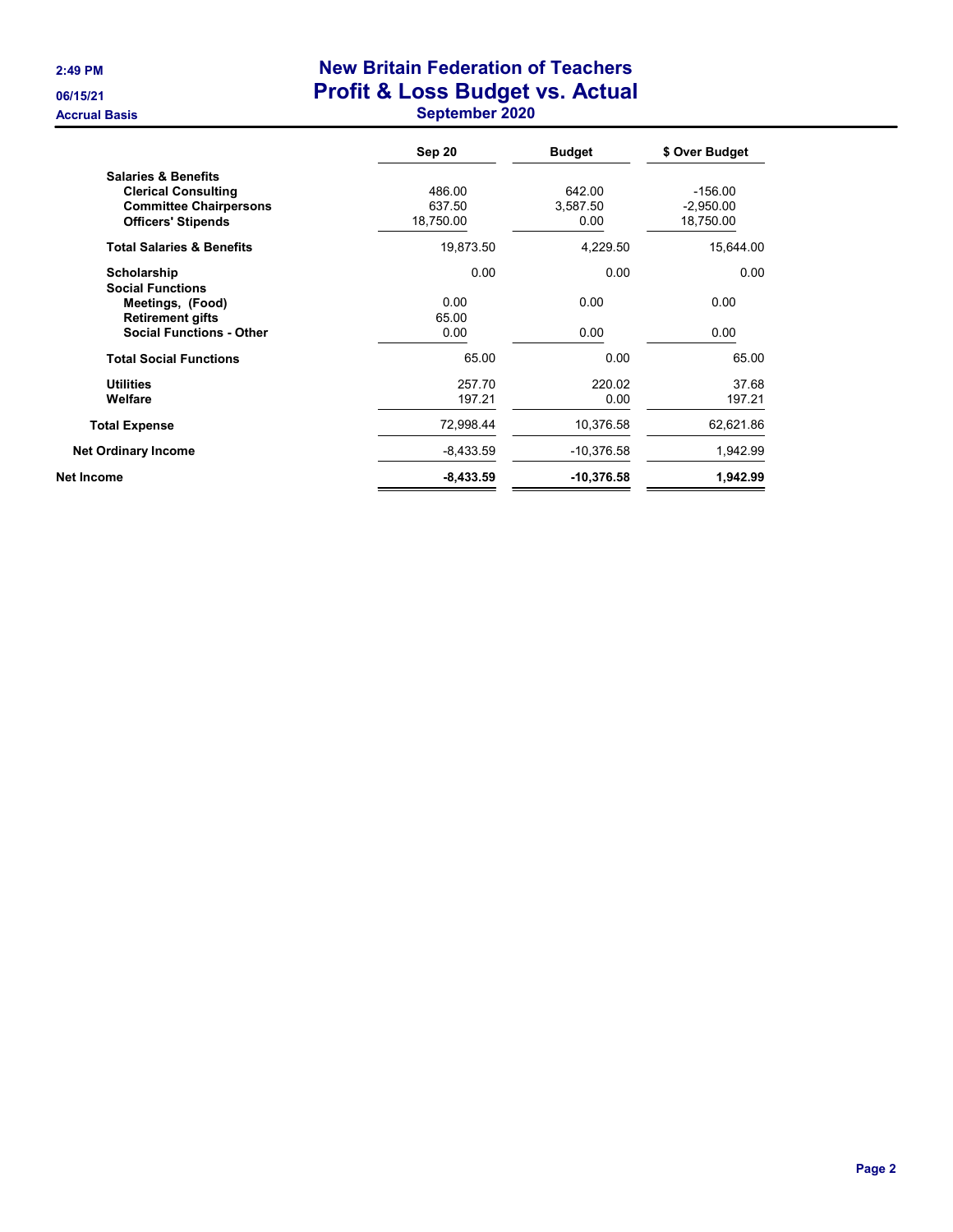## 2:49 PM New Britain Federation of Teachers 06/15/21 **Profit & Loss Budget vs. Actual** Accrual Basis **September 2020**

|                                                                      | % of Budget        |
|----------------------------------------------------------------------|--------------------|
| <b>Ordinary Income/Expense</b>                                       |                    |
| Income<br><b>AFT Local Assistance</b>                                | $0.0\%$            |
| <b>AFTCT REFUND</b>                                                  | $0.0\%$            |
| <b>Dues</b>                                                          | 100.0%             |
| <b>Other Income</b>                                                  |                    |
| <b>Capital Gains/Losses</b><br><b>Interest &amp; Dividend Income</b> | $0.0\%$<br>100.0%  |
| <b>Scholarship Fund Raiser</b>                                       | $0.0\%$            |
| Other Income - Other                                                 | 100.0%             |
| <b>Total Other Income</b>                                            | 100.0%             |
| <b>Total Income</b>                                                  | 100.0%             |
| <b>Expense</b>                                                       |                    |
| <b>Accounting</b>                                                    |                    |
| <b>Bank Fees</b>                                                     | 125.0%             |
| <b>Consulting</b>                                                    | $0.0\%$            |
| <b>Accounting - Other</b>                                            | 0.0%               |
| <b>Total Accounting</b>                                              | 125.0%             |
| Aft                                                                  | 0.0%               |
| Aft local assisstance                                                | $0.0\%$            |
| All night grad party                                                 | $0.0\%$            |
| <b>Arbitration</b>                                                   | 0.0%               |
| audit                                                                | 100.0%             |
| <b>Building Rep Stipend</b>                                          | $0.0\%$            |
| charities                                                            | $0.0\%$            |
| <b>Community Relations</b>                                           | 0.0%               |
| <b>Conferences &amp; Conventions</b>                                 |                    |
| <b>AFT Convention</b>                                                | $0.0\%$            |
| <b>Confernces and Workshops</b><br><b>TEACH</b>                      | $0.0\%$<br>$0.0\%$ |
| <b>Conferences &amp; Conventions - Other</b>                         | 100.0%             |
| <b>Total Conferences &amp; Conventions</b>                           | 100.0%             |
|                                                                      |                    |
| <b>CT TRB</b>                                                        | 98.7%              |
| <b>Equipment, New</b><br><b>Copier Lease</b>                         | 108.5%             |
| <b>Total Equipment, New</b>                                          | 108.5%             |
| Legal                                                                | 0.0%               |
|                                                                      |                    |
| <b>Miscellaneous</b><br>Negotiation                                  | 0.0%               |
| Food                                                                 | $0.0\%$            |
| <b>Negotiation - Other</b>                                           | 0.0%               |
| <b>Total Negotiation</b>                                             | 0.0%               |
| <b>Office Expense</b>                                                |                    |
| <b>Office Maintenance</b>                                            | 100.0%             |
| <b>Office supplies</b>                                               | $0.0\%$            |
| <b>Technical Support</b>                                             | $0.0\%$            |
| <b>Office Expense - Other</b>                                        | 100.0%             |
| <b>Total Office Expense</b>                                          | 687.2%             |
| <b>Payroll Taxes</b>                                                 | 221.6%             |
| Per Capita Dues                                                      | 100.0%             |
| Postage                                                              | $0.0\%$            |
| <b>Property Taxes</b>                                                | 0.0%               |
| refund                                                               | $0.0\%$            |
| Rent                                                                 | 100.0%             |
| <b>Rep Stipend</b>                                                   | 0.0%               |